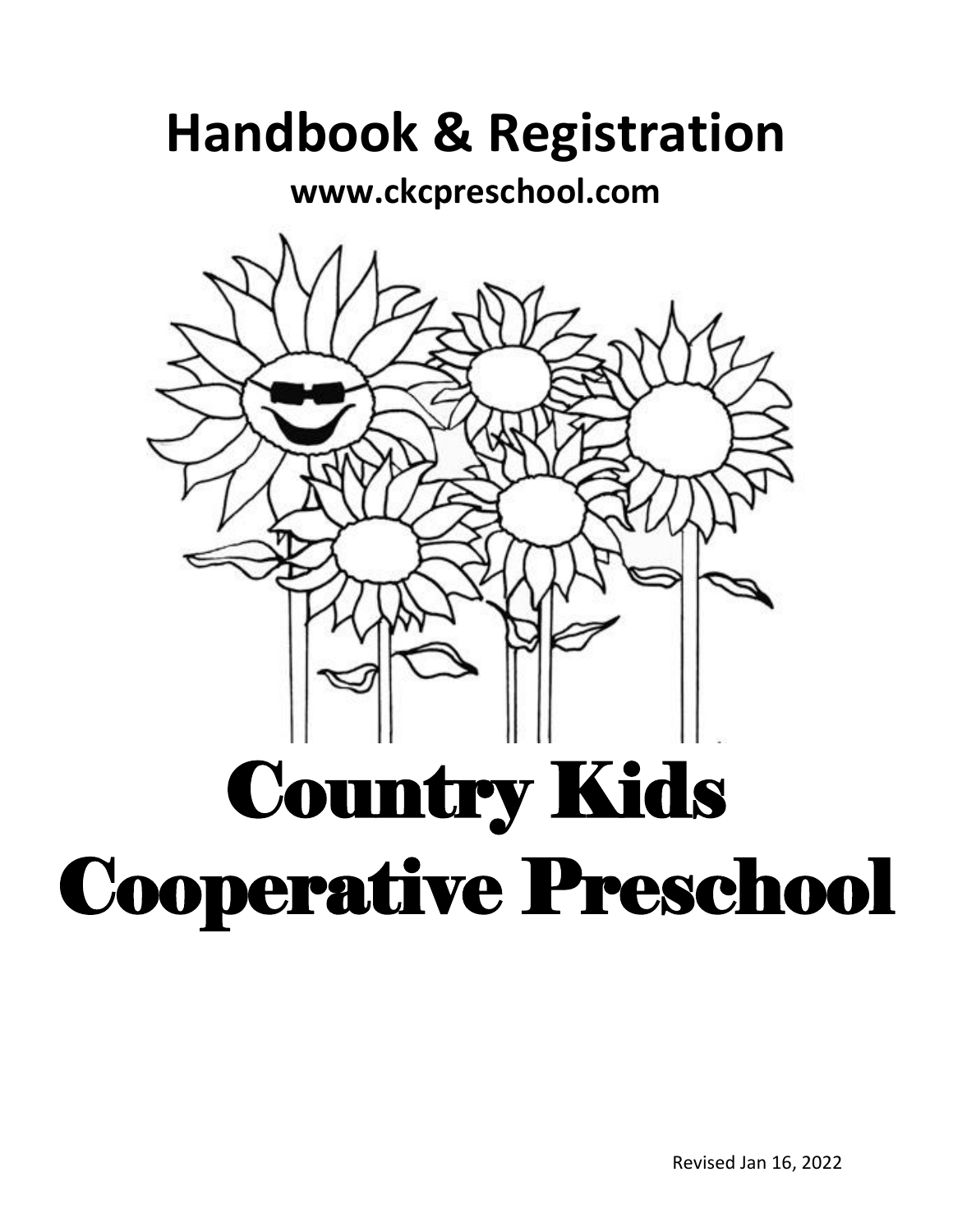# **General Information**

Country Kids Cooperative Preschool (CKCP) offers a student led approach to learning. The program is balanced with language, fine and gross motor skills, emotional and social skills and creative activities. Teacher, Shelby Rheaume loosely follows the Reggio Emilia educational model. This way of learning emphasizes that the child is an active participant in their learning process. Students follow their own interests as they are not viewed as empty vessels, but rather full of their own thoughts and capable of building their own theories through an enriching and supportive environment. We want to give each child a great head start on their education but we also aim to make it fun.

The preschool is housed within the South Corman Park Community Association Building (log cabin) adjacent to the South Corman Park School at the corner of Baker Road and Preston Avenue.

A current South Corman Park Community Association ("SCPCA") membership is required to join the CKCP. Memberships are \$25 per year (payable to SCPCA). Memberships from another community association will also be honoured.

# **Policies and Regulations**

# **1. Eligibility**

Children must be 3 years old by December 31st of the current registration year and should be toilet trained. If your child is still not toilet trained, please speak to the registrar or teacher.

# **2. Days Offered & Hours of Operation**

Two programs are offered to our students running September through May. There is a 3-day program and a 2-day program offered in each week from **9:00-11:45am. This is dependant on the number of registrations recieved.**

- 1) **Monday, Wednesday & Friday**
- 2) **Tuesday & Thursday**

CKCP observes the same calendar and closures as the Prairie Spirit School Division for statutory holidays. This information will be printed in the newsletter. In the case of severe weather or other unforeseen difficulties, you will be informed by phone if the preschool will be closed. Your child should arrive at preschool by 9:00am. Please remain with your child until he/she feels completely comfortable with being left there. Preschool ends at 11:45 am.

# **3. Inclement Weather**

Adjacent to CKCP is the South Corman Park School (SCP School), which is a part of the Prairie Spirit School Division. It is their policy that buses do not run if the combined temperature and wind chill factor is -40 $\degree$ C or below at 6:00am. CKCP is independent of the Prairie Spirit School Division and preschool will operate as usual even when there is no bus service to SCP School. Preschool may be cancelled due to poor road conditions and in that event, the preschool families will be contacted by a board member via text or email.

# **4. Class Size**

The maximum enrolment in any program is 16 children.

# **5. Registration and Payment**

Returning students are given first opportunity for the upcoming year's registration and must submit both their registration form and e-transfer deposit by the end of **February** to be guaranteed a spot. If forms are not returned to the Registrar within this time period, returning students will be registered on a first come, first served basis, as is the process for new students. Regular registration begins February**1 st** . Waiting lists will be maintained once the classes are full.

The registration form and non-refundable classroom supplies fee (\$101 e-transfer deposit) are required to confirm your child's enrolment in the program. The annual cooperative membership fee, fundraiser buy out cheque, toy cleaning cheque, annual tuition and/or post-dated cheques MUST be submitted to and received by the registrar on parent orientation day. A \$20 fee will be charged on any NSF cheques. Cheques should be made payable to **Country Kids Cooperative Preschool**, or if paying a tuition all at once an e-transfer to **ckcpregistrar@gmail.com**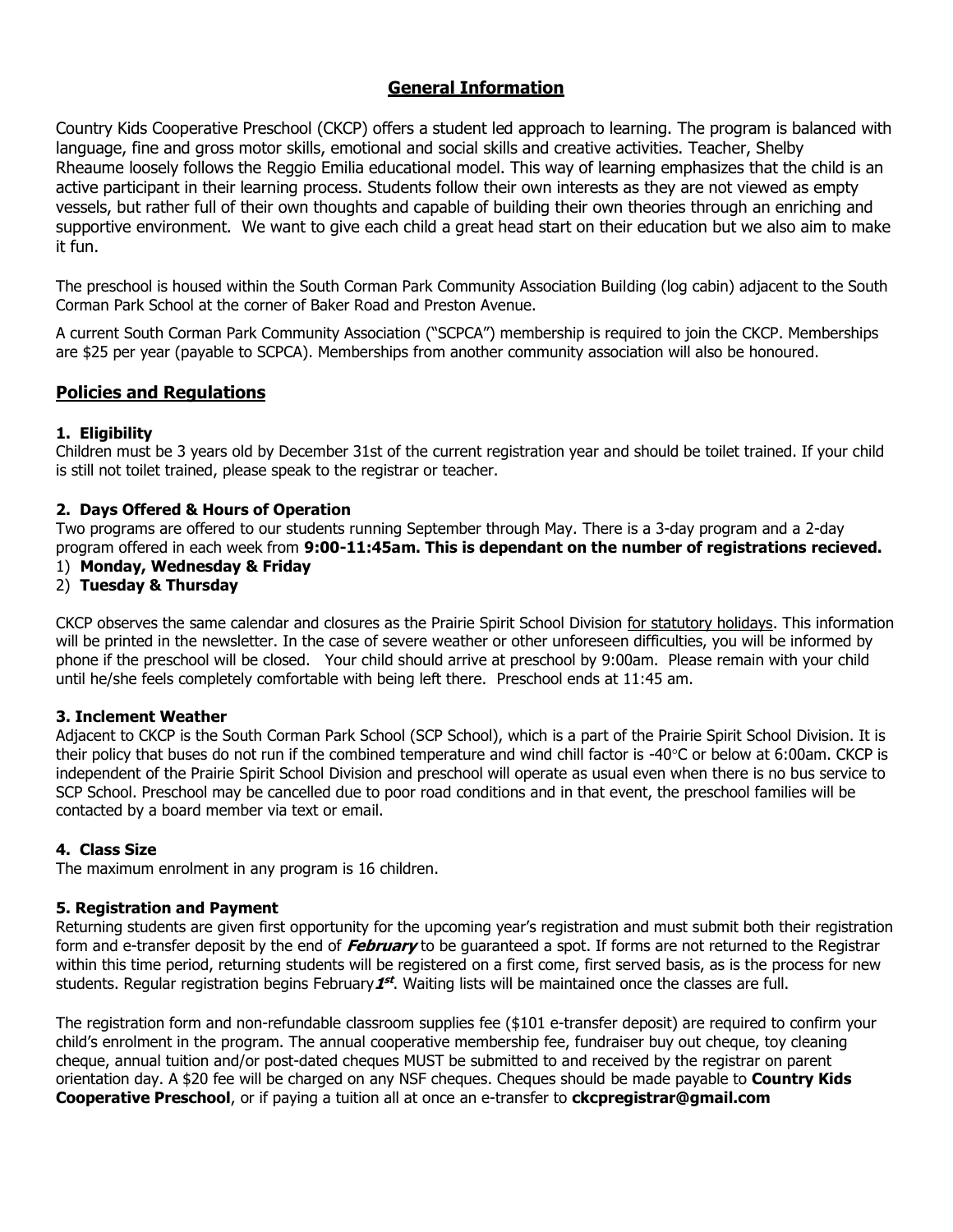# **Payment Schedule**

| Program                                                                                              | $3-Day$                                                                                                           | <b>Cost</b> | 2-Day                                                                                                             | Cost   |
|------------------------------------------------------------------------------------------------------|-------------------------------------------------------------------------------------------------------------------|-------------|-------------------------------------------------------------------------------------------------------------------|--------|
| E-transfer<br>(Registration<br>Deposit)                                                              | \$100 non-refundable classroom<br>supplies fee $+$ \$1 annual cooperative<br>membership fee due with registration | \$101       | \$100 non-refundable classroom<br>supplies fee $+$ \$1 annual cooperative<br>membership fee due with registration | \$101  |
| Cheque 1                                                                                             | Sept & May Tuition $($152 + $152)$                                                                                | \$304       | Sept & May Tuition $($118 + $118)$                                                                                | \$236  |
| Cheque 2                                                                                             | October 1                                                                                                         | \$152       | October 1                                                                                                         | \$118  |
| Cheque 3                                                                                             | November 1                                                                                                        | \$152       | November 1                                                                                                        | \$118  |
| Cheque 4                                                                                             | December 1                                                                                                        | \$152       | December 1                                                                                                        | \$118  |
| Cheque 5                                                                                             | January 1                                                                                                         | \$152       | January 1                                                                                                         | \$118  |
| Cheque 6                                                                                             | February 1                                                                                                        | \$152       | February 1                                                                                                        | \$118  |
| Cheque 7                                                                                             | March 1                                                                                                           | \$152       | March 1                                                                                                           | \$118  |
| Cheque 8                                                                                             | April 1                                                                                                           | \$152       | April 1                                                                                                           | \$118  |
| One Tuition<br>(Sept-May)                                                                            | date cheque for September 1                                                                                       | \$1368      | date cheque for September 1                                                                                       | \$1062 |
|                                                                                                      | Total $($101 + T$ uition)                                                                                         | \$1469      | Total $($101 + T$ uition)                                                                                         | \$1163 |
| Fundraiser "Buy Out" option (explained in section 13 of Handbook) \$200; date cheque for December 31 |                                                                                                                   |             |                                                                                                                   |        |
| Toy Cleaning Charge (explained in section 9 of Handbook) \$50; date cheque for May 1                 |                                                                                                                   |             |                                                                                                                   |        |
| Annual Community Membership Fee (\$25 or \$35) payable to the SCPCA; date cheque for September 1     |                                                                                                                   |             |                                                                                                                   |        |

**Completed registration form (1 pg. pdf) and e-transfer deposit (\$101) are to be emailed to [ckcpregistrar@gmail.com](mailto:ckcpregistrar@gmail.com) to register your child.**

**If your registration has been accepted,** please make cheques payable to **Country Kids Cooperative Preschool** (except community membership fee). Kindly ensure that your **registration forms** and **tuition**, **fundraiser buy out, toy cleaning charge and annual membership** cheques are ready to give to the registrar at the parent orientation day or you can mail them to:

#### **Country Kids Cooperative Preschool c/o Registrar Box 34 Site 816 RR 8 Corman Park SK S7K 1M2**

The Saskatoon Preschool Foundation will consider application from families requiring financial support. If you require more information, please contact the Foundation office at 306-683-8384, sfp@spsd.sk.ca or www.spf.sk.ca.

# **6. Daily Schedule**

| 9:00  | Arrival<br>Tabletop activities                                                                                                                                                                                              |
|-------|-----------------------------------------------------------------------------------------------------------------------------------------------------------------------------------------------------------------------------|
| 9:15  | Circle Time<br>Songs, calendar, days of the week, stories, introduction of the star student<br>Talk about the craft/activity of the day<br>The whole class will engage in craft/activity together                           |
| 10:00 | Clean Up<br>Wash hands and get ready for snack<br>Snack time: please bring your own peanut-free snack                                                                                                                       |
| 10:30 | <b>Free Play in the Classroom</b>                                                                                                                                                                                           |
| 11:00 | <b>Songs, Story, and Star Student Sharing</b><br>The star student is free to share something that he/she has brought. It can be anything from a toy, an<br>item from a trip, or just something that is special to the child |
| 11:20 | <b>Outdoor Play</b>                                                                                                                                                                                                         |
| 11:45 | Dismissal                                                                                                                                                                                                                   |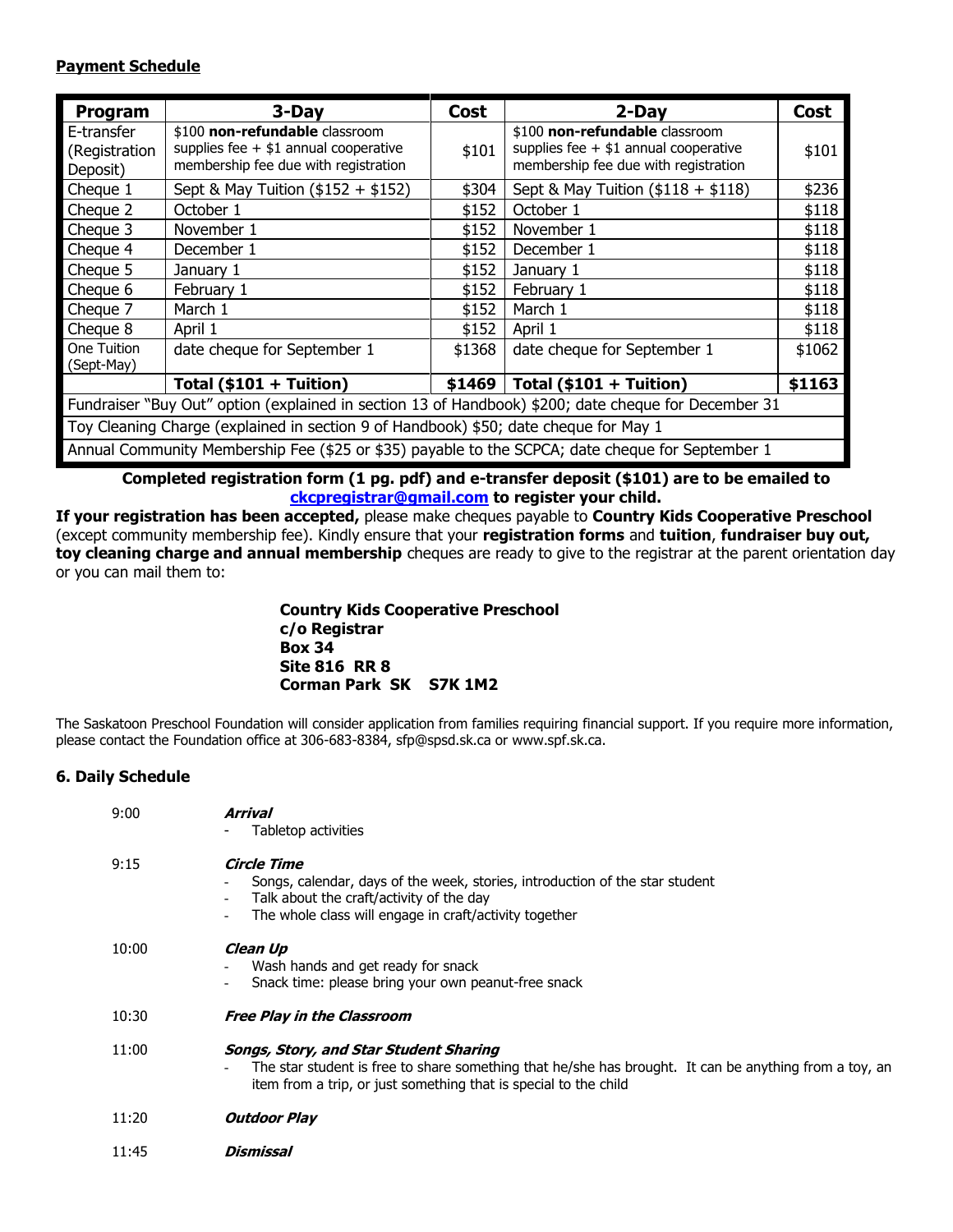# **7. Refunds and Withdrawals**

One month's written notice must be given to the Registrar if you wish to withdraw your child from CKCP. Tuition for the month of May is non-refundable after January  $1<sup>st</sup>$  in all instances. Prior to December 31<sup>st</sup>, tuition for May can possibly be refunded if the space can be filled by another child.

# **8. Parent Helpers**

\*\*Due to the Covid-19 pandemic we have hired a Teacher Assistant and will not require parent helpers at this time. However, if the Teacher or Teacher Assistant is unable to attend due to illness a parent helper may be required to be a substitute.

# **9. Toy Cleaning**

The Parent Coordinator will set up a toy cleaning schedule for parents to do a thorough clean of toys clean. There will be four toy washes throughout the year – October, January, February and April. You are required to attend one of these toy cleaning days. If you are unable to attend on your scheduled date you are required to trade dates with a different family. We do ask that children do not attend these toy cleaning days as we want to be as efficient with our time as possible. A cheque for \$50 postdated for May 1st will be required with registration. This cheque will only be cashed in the event that a parent does not participate in the toy wash. **If you plan on not attending the toy wash and would like to be removed from the toy wash schedule and have your cheque deposited please let us know at the beginning of the school year.**

# **10. Clothing**

Proper footwear is required at all times. It is required that your child keeps a pair of "indoor" shoes at the preschool. Children should be dressed appropriately for the weather conditions and be prepared for outdoor play. Please label all clothing and footwear that may be removed (such as jackets, toques, mitts, etc). Independent dressing will be encouraged, but the teacher assistant will assist in getting the children ready. CKCP will not be held responsible for damage to personal clothing or property.

#### **11. Health Regulations**

Children who are ill should not attend preschool (this includes bad colds with a constantly runny nose). Please inform the teacher of any absences and any communicable diseases your child may have throughout the year. Please follow SaskHealth guidelines for when to self-isolate due to Covid-19. **Please see section 22 for Covid-19 Policy & Procedures.** 

# **12. Class Supplies**

Please provide the following supplies to keep at school: one change of clothing in a plastic bag (child's name on outside), one backpack, one pair of indoor shoes (proper fitting and non-marking) that the child can put on by him/herself and that can be left at school.

# **13. Fundraising**

Fundraising is essential to keep the preschool operating and tuition fees low. If you have fundraising ideas, please advise the Board. The fundraising expectation for each family will be equivalent to \$200. A cheque for \$200 postdated for December 31st will be required with registration. This cheque will only be cashed as a "buy-out" option if parents do not wish to participate in the fundraising. In the event that a student joins CKCP after the fundraising has been completed, the board will request a pro-rated payment in lieu of fundraising.

# **14. Field Trips**

Field trips are organized on a regular basis. We require parental involvement to supervise the children on these trips (ie. the parent helper(s)). We require that parents arrange transportation for their child to/from the field trip location or arrange car-pooling with other parents if they are comfortable doing so. All children are welcome on field trips irrespective of the days of their regular attendance. We occasionally have guest speakers come into the preschool or have visits to the SCP School next door as well. If you have any suggestions about field trip ideas or guest speakers, please contact a board member. **\*Field Trips will be evaluated throughout school year and will only happen in accordance with Covid-19 Regulations and Guidelines set out by SaskHealth.**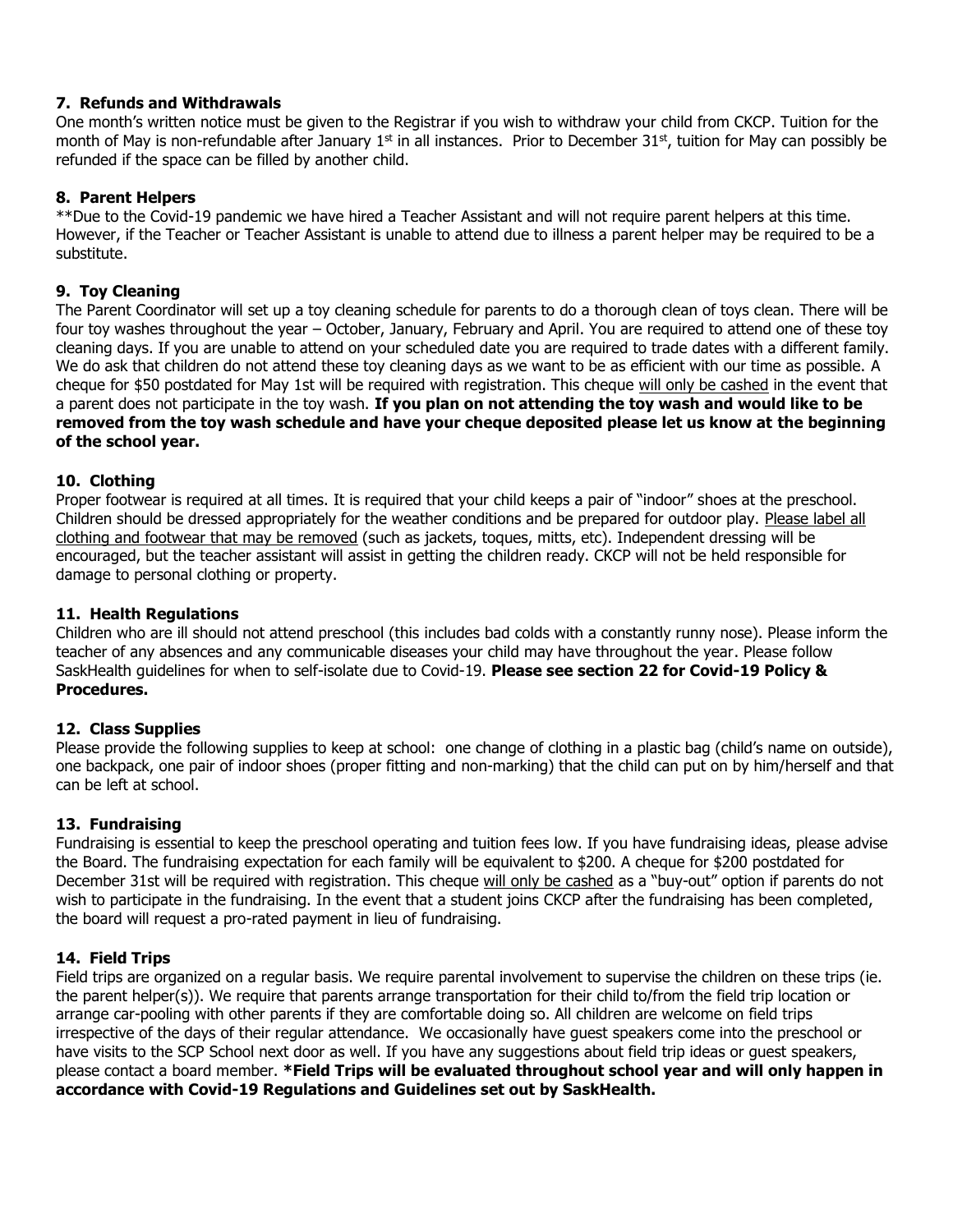# **15. Newsletters**

Parents are kept informed of activities through a monthly newsletter and calendar sent out by the teacher. The calendar will indicate the days of each child's turn to be the "star student". Children are encouraged to bring a special item to share with the class. Please note that we try to send out the newsletter and calendar by email in order to be more environmentally friendly.

# **16. Snack Time**

Children are required to bring their own healthy snack (please limit snacks to two or three items). Please send a water bottle to school daily with your child. Please do not send juice boxes to school. We encourage reusable food containers, if possible. We are a **NUT-FREE** environment. Please do not send nuts, peanut butter, or any items containing nuts (please check ingredient lists on prepared foods as well).

# **17. Birthdays**

Your child's birthday will be acknowledged in class. If you wish, you may send a nut-free treat to be shared with the class during snack time. **\*This will be dependent on the Covid-19 situation. Please speak with Mrs. Rheaume prior to Birthday to confirm procedure.**

# **18. Special Days**

The preschool children put on a wonderful Christmas concert and Graduation ceremony. Parents contribute food and drinks for these two events. We also celebrate Halloween, Valentine's Day, Easter, etc. with special crafts and parties. **\*Will be evaluated throughout school year and will only happen in accordance with Covid-19 Regulations and Guidelines set out by SaskHealth.**

# **19. Insurance**

Insurance has been purchased to cover liability, equipment and tenant legal obligations. A copy of this policy is available upon request.

# **20. Fire Safety**

The evacuation plan for the preschool classroom is posted next to the staircase. The teacher will communicate safety procedures to the students at various times throughout the school year, as deemed necessary. Fire drills are also completed throughout the year.

# **21. Formal Complaints**

In the event that a family has a formal complaint, the complaint must be put forth in writing and given to the Board President. The complaint will be brought forward and discussed at the next board meeting before appropriate measures will be taken to resolve the issue.

# **22. Covid- 19 Policy & Procedures**

# **Country Kids Cooperative Preschool: Covid-19 Protocols 2022-2023**

CKCP will still be implementing some covid protocols this fall to create a safe environment for our students and families. We will consider guidelines set by government & the school division & our preschool board will ensure parents are up to date if protocols change throughout the school year.

# **Cleaning**

- $\vee$  A "sanitize checklist" will be posted in the classroom. Teacher Assistant/Teacher will complete these additional cleaning tasks after every class session.
- $\vee$  An extra parent toy wash may be scheduled during the school year if we deem it necessary, especially during flu season.
- $\vee$  Children will wash or use hand sanitizer before they play with play doh or explore in our sensory table. Daily craft supplies will be organized on a tray labeled with each child's name & glue sticks/markers/scissors will be wiped between each use.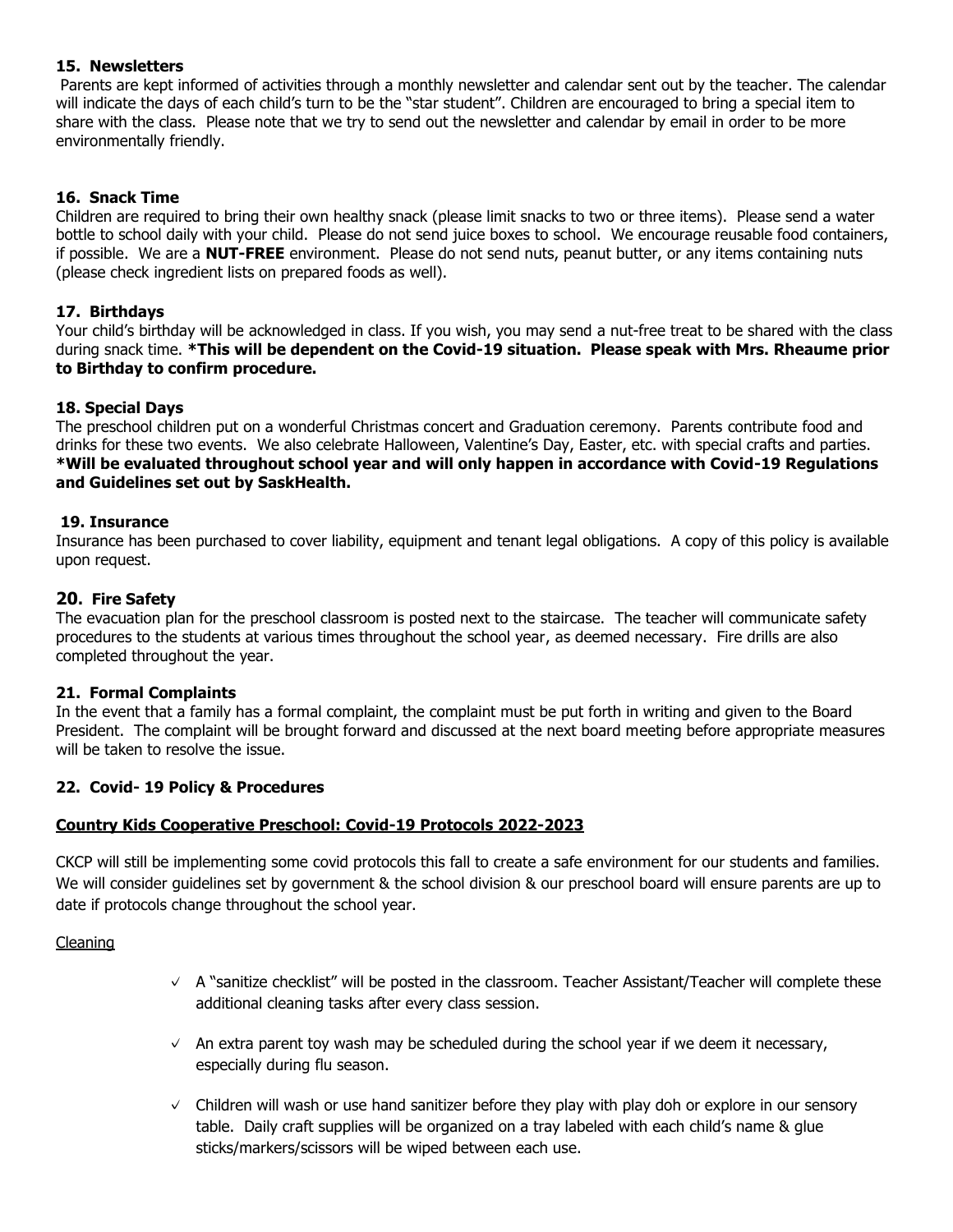# Hand washing

 $\vee$  Hand washing with soap and water will be increased to 4-5 times throughout the school day. Upon entry to the classroom, prior to craft time, prior to & after snack time. Hand sanitizer will be used as needed when soap and water is unavailable.

#### **Sick Policy**

- $\vee$  A **STRICT** sick policy will be enforced. If a child is showing **ANY** signs of illness please do not send them to school. If at school a child is displaying signs of illness, parents will be contacted to pick up their child immediately.
- $\vee$  Illness/screening questions will be asked each school day prior to drop off.
- $\vee$  A supply of masks & gloves will be stocked in the classroom if we need them. We have also purchased a touch free thermometer

#### Snacks

- $\vee$  To decrease the handling and touching of snacks, please send snacks that your child can open independently. Maybe do some practicing over the next few weeks! Keep in mind we are a nut free facility.
- ✓ Children will bring their own filled water bottles with a lid for drink at snack. Water bottles will be brought home and washed after each school day. Please **DO NOT** send juice boxes.

#### Social Distancing

- $\vee$  While getting 3-4 year olds to "socially distance" may be a challenge, the following strategies will be used to help decrease close contact between large groups of kids:
- $\sqrt{4}$  children will sit per table for craft and snack
- $\checkmark$  Individual spot markers will be used to show each student where to sit at circle time.
- $\checkmark$  Games, books and other learning activities will be used to teach the students about personal space and health.
- ✓ Teachers will wear masks or shields at all times. At this time, children are also **required to wear masks in the classroom**. We will revisit this decision monthly and will inform you of any changes. Please send an extra mask in your child's bag & launder masks after each school day.

#### Drop Off & Pick Up

- $\checkmark$  I am going to try very hard to start and end our day outside to avoid the congestion of the stairwell & boot room leading into the classroom. Weather pending, our sign in will be outside & backpacks can be hung on the outdoor hooks provided. Once I have signed you in, your child will join our TA to continue to play outside. I know that it will be hard for your child to part with you for the first while but I encourage you to drop and dash as best as you can. We will either play at set up stations outside, much like the table toys the children would use indoors or play on the playground.
- $\vee$  In the event of bad weather & we are unable to be outside, I will meet you at the classroom door, sign your child in & then our TA will help your child get settled in the classroom while I continue to welcome the other students. I know this will be difficult at the beginning & I realize that some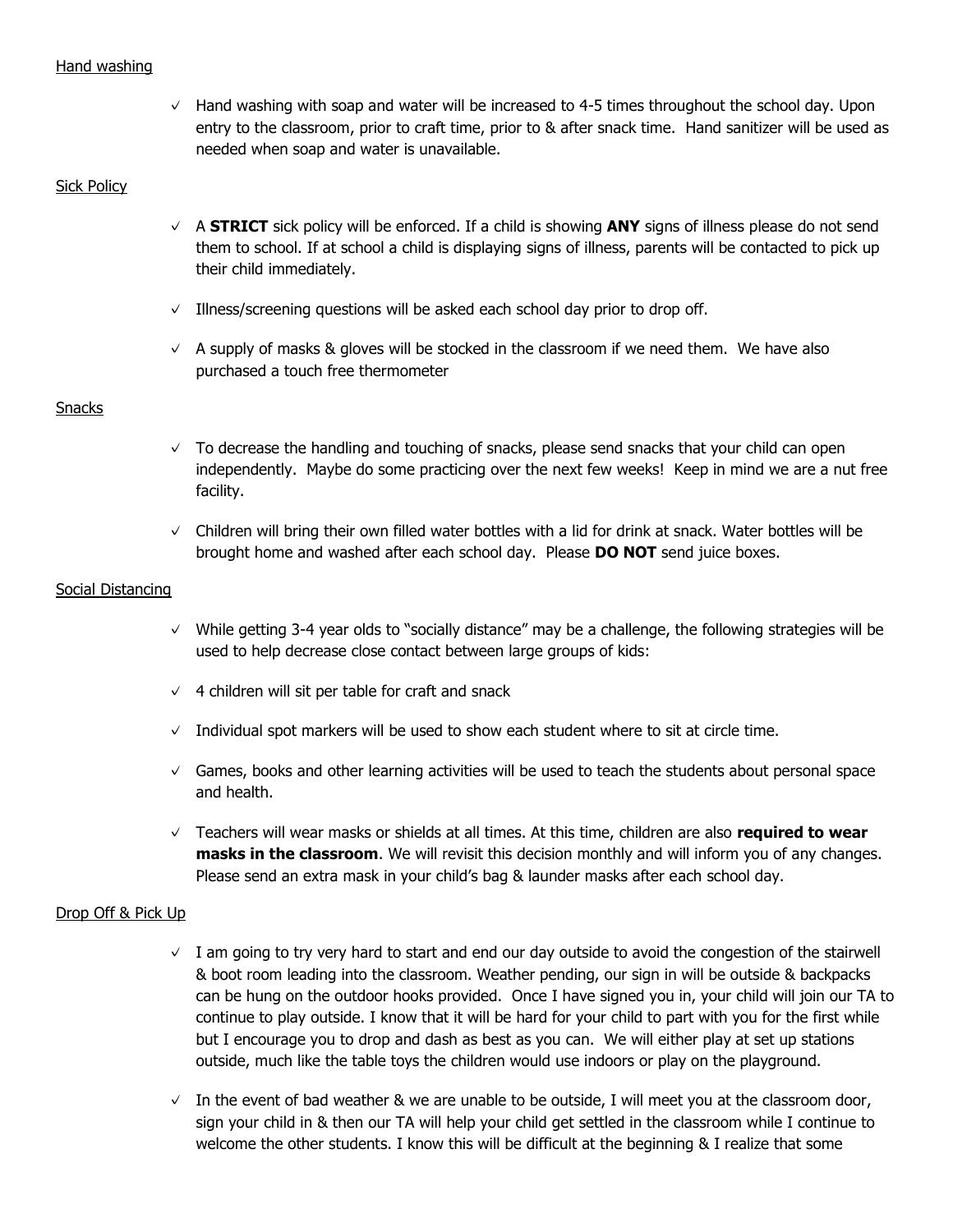children may need more time than others so know that I am sensitive to that. We will take everything in stride and make sure each student feels safe & comfortable before you go.

- ✓ Pick up will be on the playground. I will bring the sign out sheet with me so please do not leave until I have signed your child out so that I know they have gone. In the event of bad weather & we are unable to be outside, I will come to the door & we will call children to come upstairs as you arrive.
- ✓ **We do not have to wear masks outside at this time**. Mrs. Vogt & I will help your child to put on their mask when we are ready to enter the classroom. If you need to come into the school at any time, we would ask that you also wear a mask.
- $\vee$  We will use the SeeSaw ap again this year to keep you up to date on what we are doing & I will try my best to post after each school day so that you can see firsthand that your child is learning, having fun & staying safe. I will continue to post to our Facebook page when I can.

Thank you for being so cooperative and understanding with these protocols as we navigate another year affected by covid. I look forward to meeting you all at our parent night where we can discuss these & other aspects of our preschool together.

Mrs. Rheaume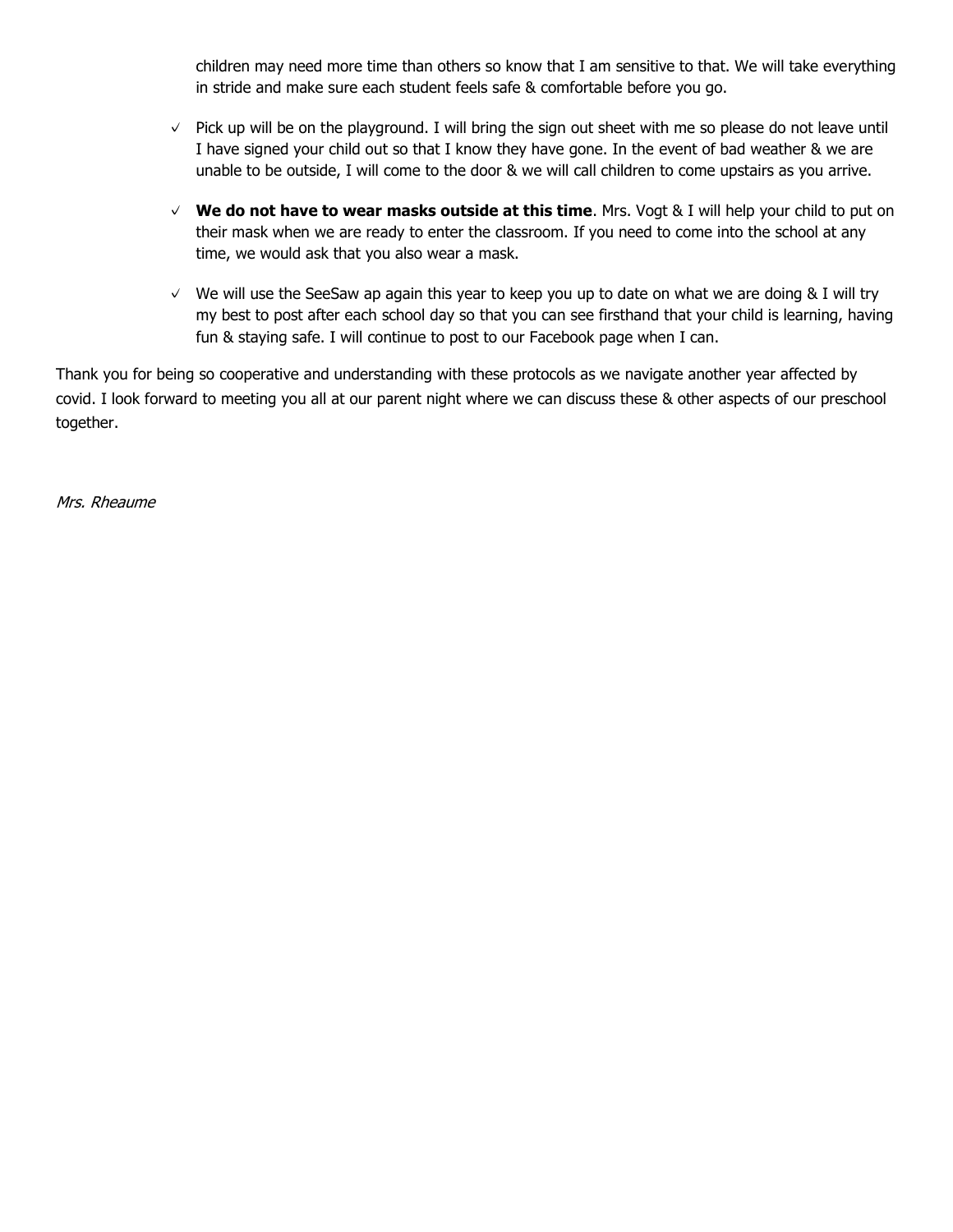# **23. The Board of Directors**

It is impossible to operate without the assistance of our parent volunteers on the Board of Directors. Each year, the Board is elected at the Annual General Meeting, which takes place during the Orientation Night (PJ Party) in August/September. The Board handles many functions for the preschool and holds meetings regularly during the school year as well as whenever a major decision is required. The Board depends on parents volunteering for the available positions. Please volunteer to fill one of the following positions:

# **President:**

- acts as chairperson for board meetings
- has signing authority (with Treasurer & Registrar) for preschool
- acts as liaison between cooperative members and board members
- delegates jobs
- provides staff contact and support

#### **Vice-President:**

- conducts meetings in the absence of the President
- acts as liaison between board members and President
- acts as liaison between parents and board members
- acts as liaison between SCPCA & SCP School and CKCP board
- helps to organize field trips

# **Secretary:**

- takes minutes of monthly meetings and transcribes
- maintains records and files of correspondence as necessary
- has legal custody of legal documents
- sends letters as directed by the board

#### **Registrar:**

- maintains members register, submitting new registrations and applications to withdraw
- contacts Treasurer with any changes of registrations
- maintains updated lists of registrants
- provides a copy of new registrants' forms to the teacher
- advertises vacancies
- in charge of annual registration & maintaining website
- acts as a signing authority (with President & Treasurer)

# **Treasurer:**

- accountable for financial responsibilities (deposits, budgets, income tax, cheques and financial reports)
- manages the cooperative's funds
- keeps the board members aware of financial position
- acts as a signing authority (with President & Registrar)

# **Fundraising Coordinator:**

- pilots fundraisers and receives funds raised
- prepares and presents reports on fundraising efforts

# **Parent Coordinator:**

- sets star student schedule and posts/distributes it in a timely fashion
- organizes the cleaning schedule
- posts lists asking parents to volunteer for concerts (ie. snacks, drinks, etc.)

# **Thank you. Enjoy the school year. We are looking forward to working with you and your child!**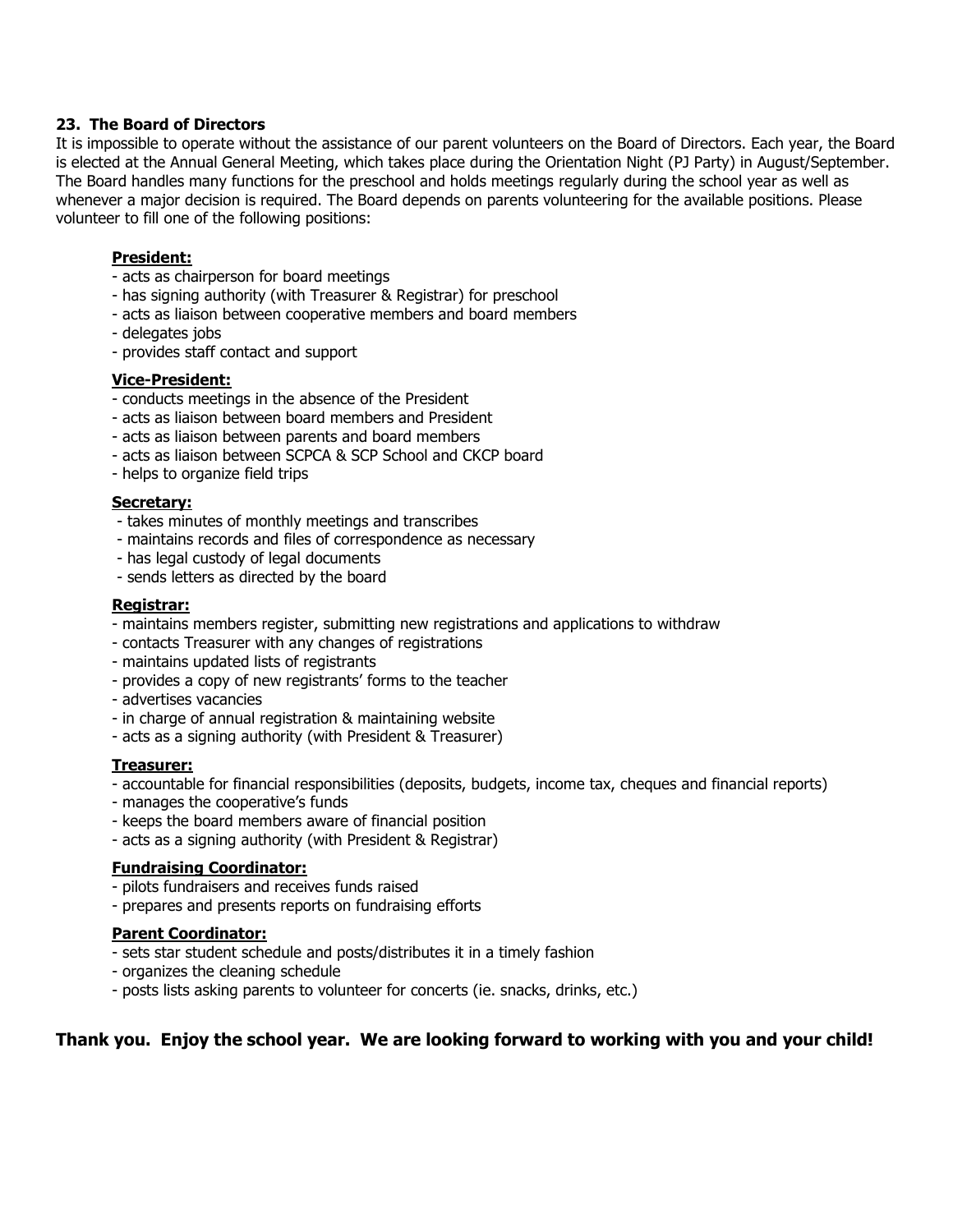# **Country Kids Cooperative Preschool School Year: \_\_\_\_\_\_\_\_\_\_\_\_\_\_\_\_\_\_\_\_\_\_\_\_\_\_\_\_\_\_\_ Registration Forms: Please Return the Following 5 Pages to the Registrar**

Part 1: General Information **How did you hear about us?** \_\_\_\_\_\_\_\_\_\_\_\_\_\_\_\_\_\_\_\_\_\_\_\_\_

Please choose one: \_\_\_\_\_\_\_ Mon/Wed/Fri \_\_\_\_\_\_\_ Tue/Thu

# *<u>Student Information</u>* **<b>CONSIDERITY IN STATE STATE**

| Child's First & Last Name    |  |
|------------------------------|--|
| Date of Birth                |  |
| <b>Address</b>               |  |
| Postal Code                  |  |
| Home Phone Number            |  |
| <b>Contact Email Address</b> |  |

|          | <b>Mother/Guardian Information</b> |          | <b>Father/Guardian Information</b> |
|----------|------------------------------------|----------|------------------------------------|
| Name     |                                    | Name     |                                    |
| Home $#$ |                                    | Home $#$ |                                    |
| Cell #   |                                    | Cell #   |                                    |
| Work #   |                                    | Work #   |                                    |
| Employer |                                    | Employer |                                    |
| Email    |                                    | Email    |                                    |

#### **Part 2: Emergency and Medication Administration Release**

| Allergies, other relevant health conditions:               |  |                                                                                                                                      |  |  |
|------------------------------------------------------------|--|--------------------------------------------------------------------------------------------------------------------------------------|--|--|
|                                                            |  |                                                                                                                                      |  |  |
| contact me on the occurrence of such an emergency.         |  | receive emergency treatment, if deemed necessary, by a qualified attending physician. I understand that every effort will be made to |  |  |
| normally available during preschool hours):                |  | However, in the event that I am not able to be contacted, please notify the person named below (a responsible third party who is     |  |  |
|                                                            |  |                                                                                                                                      |  |  |
|                                                            |  |                                                                                                                                      |  |  |
|                                                            |  |                                                                                                                                      |  |  |
| Part 3: Transportation and Dismissal Authorization Release |  |                                                                                                                                      |  |  |
| the following people:                                      |  | I, (parent/guardian), _________________________________, hereby authorize you to release my child, __________________________, to    |  |  |
|                                                            |  |                                                                                                                                      |  |  |
|                                                            |  |                                                                                                                                      |  |  |
|                                                            |  |                                                                                                                                      |  |  |
|                                                            |  |                                                                                                                                      |  |  |
|                                                            |  | This list shall remain in effect until I change it in writing and provide that written notice to Country Kids Cooperative Preschool. |  |  |
| Signature:                                                 |  | Date:                                                                                                                                |  |  |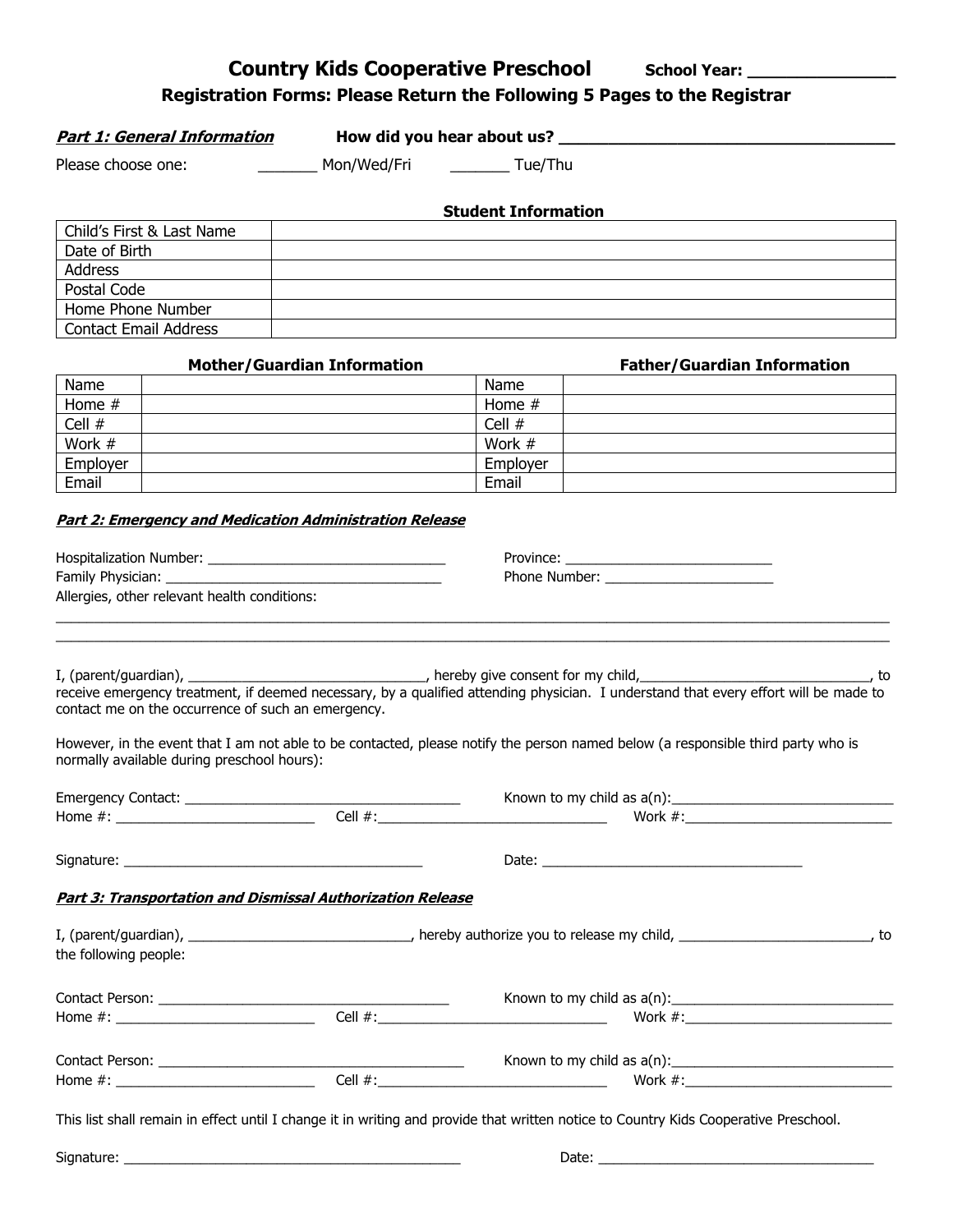# **Country Kids Cooperative Preschool**

# **Part 4: Cooperative Preschool Agreement**

This agreement is made between the "Country Kids Cooperative Preschool" and \_\_\_\_\_\_\_\_\_\_\_\_\_\_\_\_\_\_\_\_\_\_\_\_\_\_\_\_. I wish to enroll my child and understand that I must abide by the following regulations if my child is accepted into the preschool:

- 1. **Cooperative Family –** I realize that as a cooperative member, I will assist with housekeeping duties at the Preschool as required and I will volunteer my time and effort as required by the preschool from time to time.
- 2. **Payment -** I will pay the fees required as follows for each child enrolled:
	- Annual cooperative membership: \$1.00 fee.

Classroom supplies fee (non-refundable): \$100.00 fee, accepted in the form of registration deposit

Tuition: September and May tuitions must be paid in a cheque dated September  $1<sup>st</sup>$ . Tuition for the month of May is not refundable in the event of withdrawal after January  $1<sup>st</sup>$ . All other tuition is paid by monthly post-dated cheques or one lump sum payment can be made.

- 3. **Withdrawal -** I will write a letter to the Registrar if I wish to withdraw my child. Notice must be received by the Registrar one month prior to withdrawal in order to be refunded the following month's tuition. This does not apply if my child is withdrawn for the last month of school. No refunds are made until written notice is received. No refunds of the tuition fees for the final month of the school year will be considered unless notice of withdrawal is received by December  $31<sup>st</sup>$  of that school year. I understand there is a wait period before my refund is made and my post-dated cheques are returned. The Board of Directors reserves the right to ask for the withdrawal of my child if he/she is considered unsuitable at any time for reasons of immaturity, health problems or consistently disruptive social behaviour which interferes with the successful operation of the preschool.
- 4. **Information -** I agree to attend the Country Kids Cooperative Preschool meetings of parents. For full details regarding the operation and bylaws of CKCP, I will refer to the CKCP Handbook
- 5. **Safe conduct -** I will assume responsibility for my child's safe conduct to and from school. Parents/guardians delivering children to the school are responsible for accompanying the child into the school, helping them remove outerwear, and putting on their indoor shoes. I will see that children are picked up promptly after each class.
- 6. **Medical Care -** I give consent for my child to receive any medical care necessary if I am unavailable in an emergency.
- 7. **Illness -** I will not send my child to school if he/she is ill, nor come myself if I am ill. Any communicable disease will be reported to the teacher immediately.
- 8. **Toilet trained** I ensure my child is toilet trained as per Health Regulations. This means no diapers or pull-ups of any kind.
- 9. **Claims -** I waive all claims against the preschool, in excess of public liability insurance carried by the preschool, in case of injury to my child while in the care, custody or control of the preschool.
- 10. **Community Membership -** I will acquire and show proof of my South Corman Park Community Association Membership or another community membership that will be honoured by the preschool.

| <u> 1980 - Jan Barbara, martin a shekara 1980 - An tsa a tsa a tsa a tsa a tsa a tsa a tsa a tsa a tsa a tsa a t</u>                                                                                                           | (parent/guardian) hereby accept the above cited terms of agreement and wish                                                                                                                                                    |
|--------------------------------------------------------------------------------------------------------------------------------------------------------------------------------------------------------------------------------|--------------------------------------------------------------------------------------------------------------------------------------------------------------------------------------------------------------------------------|
|                                                                                                                                                                                                                                | (child's name) and myself, under these conditions, in                                                                                                                                                                          |
| Country Kids Cooperative Preschool.                                                                                                                                                                                            |                                                                                                                                                                                                                                |
|                                                                                                                                                                                                                                | DATE: the contract of the contract of the contract of the contract of the contract of the contract of the contract of the contract of the contract of the contract of the contract of the contract of the contract of the cont |
| ADDRESS: AND THE CONTROL OF THE CONTROL OF THE CONTROL OF THE CONTROL OF THE CONTROL OF THE CONTROL OF THE CONTROL OF THE CONTROL OF THE CONTROL OF THE CONTROL OF THE CONTROL OF THE CONTROL OF THE CONTROL OF THE CONTROL OF |                                                                                                                                                                                                                                |

**I am interested in sharing my talents by participating in the Parent Board of Directors. \_\_\_\_ yes \_\_\_\_ no**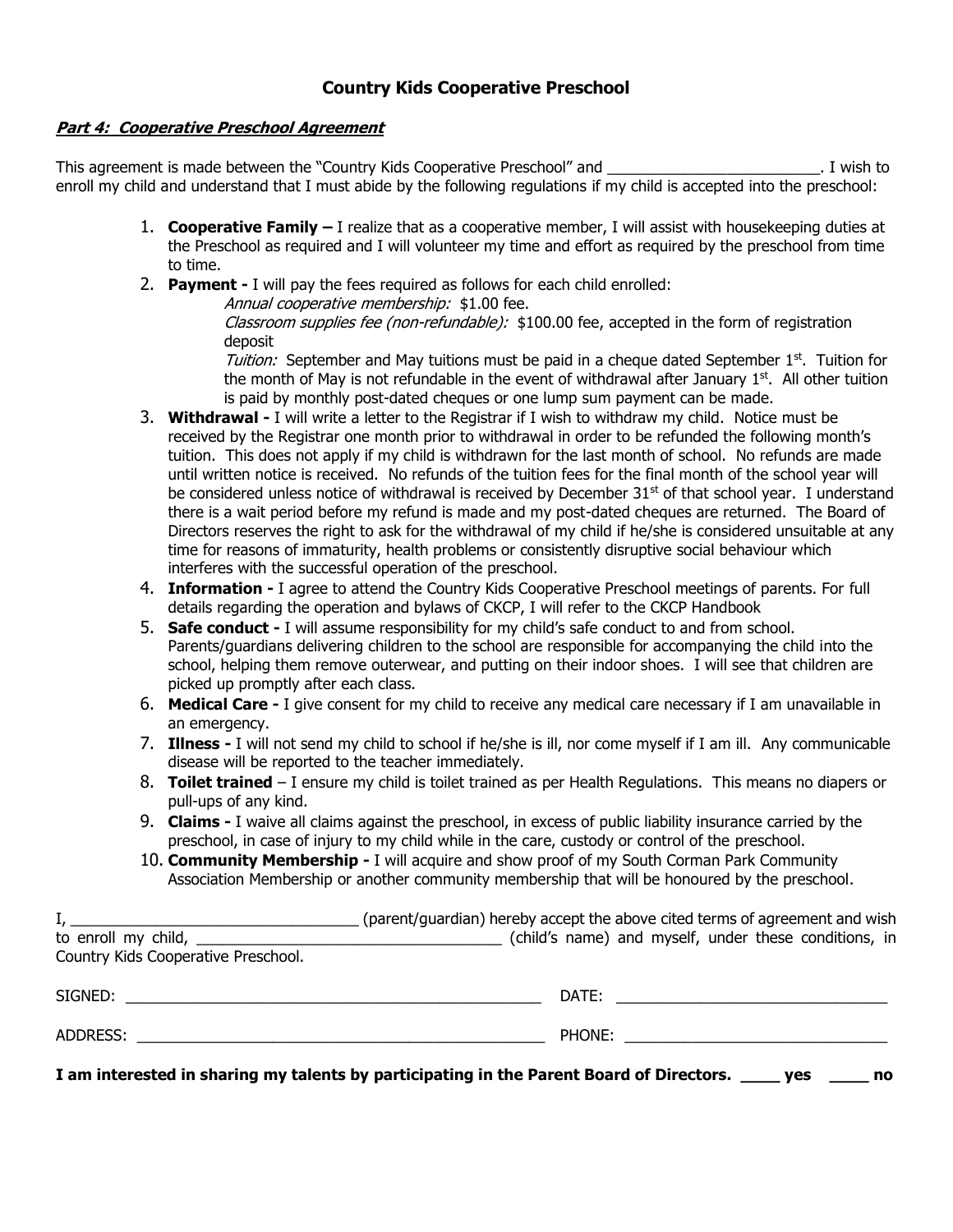# **Country Kids Cooperative Preschool**

# **Part 5: Annual Cooperative Preschool Membership Application (cost \$1)**

Date:  $\Box$ 

To: The Parent Board Executive

- a) I/we hereby apply for membership in the "Country Kids Cooperative Preschool", and the sum of \$1.00 is hereby paid as an annual membership fee.
- b) On becoming a member, I/we agree to be bound and to abide by the Bylaws of the Cooperative.
- c) Membership is granted on a per family basis; however, only one member of the family may vote at membership meetings.

| Last Name (s) | First Name (s) |
|---------------|----------------|
| Address       | Postal Code    |
| Phone Number  |                |
| Signature(s)  |                |

# **Part 6: Community Membership (cheque to be made payable to SCPCA)**

# **South Corman Park Community Association Membership**

To become a member of Country Kids Cooperative Preschool (CKCP), you must also have a South Corman Park Community Association (SCPCA) Membership. This membership invites you to community events and activities. (For example: Youth Soccer, Fall Supper, Sunday Skating, etc….and participation in the preschool.) The annual fee for a SCPCA membership is \$25 and it is valid from January throughout December. If you have membership with another community association, it will be honoured.

- 1. If your child is currently attending CKCP, please include a **\$25 membership fee**. Your fee will cover the membership cost for the year 2023.
- 2. If your child is a new registrant to CKCP, please include a **\$35 membership fee**. Your fee will cover a pro-rated cost for September - December, 2022 as well as the membership cost for the year 2023.

If you already have a membership, please provide information in the space below:

Name of Community Association \_\_\_\_\_\_\_\_\_\_\_\_\_\_\_\_\_\_\_\_\_\_\_\_\_\_\_\_\_\_\_\_\_\_\_\_\_\_\_\_\_\_\_\_\_\_\_\_\_\_\_\_\_\_\_ Membership#:\_\_\_\_\_\_\_\_\_\_\_\_\_\_\_\_\_\_\_\_\_\_\_\_\_\_\_\_\_\_\_ Expiry Date: \_\_\_\_\_\_\_\_\_\_\_\_\_\_\_\_\_\_\_\_\_\_\_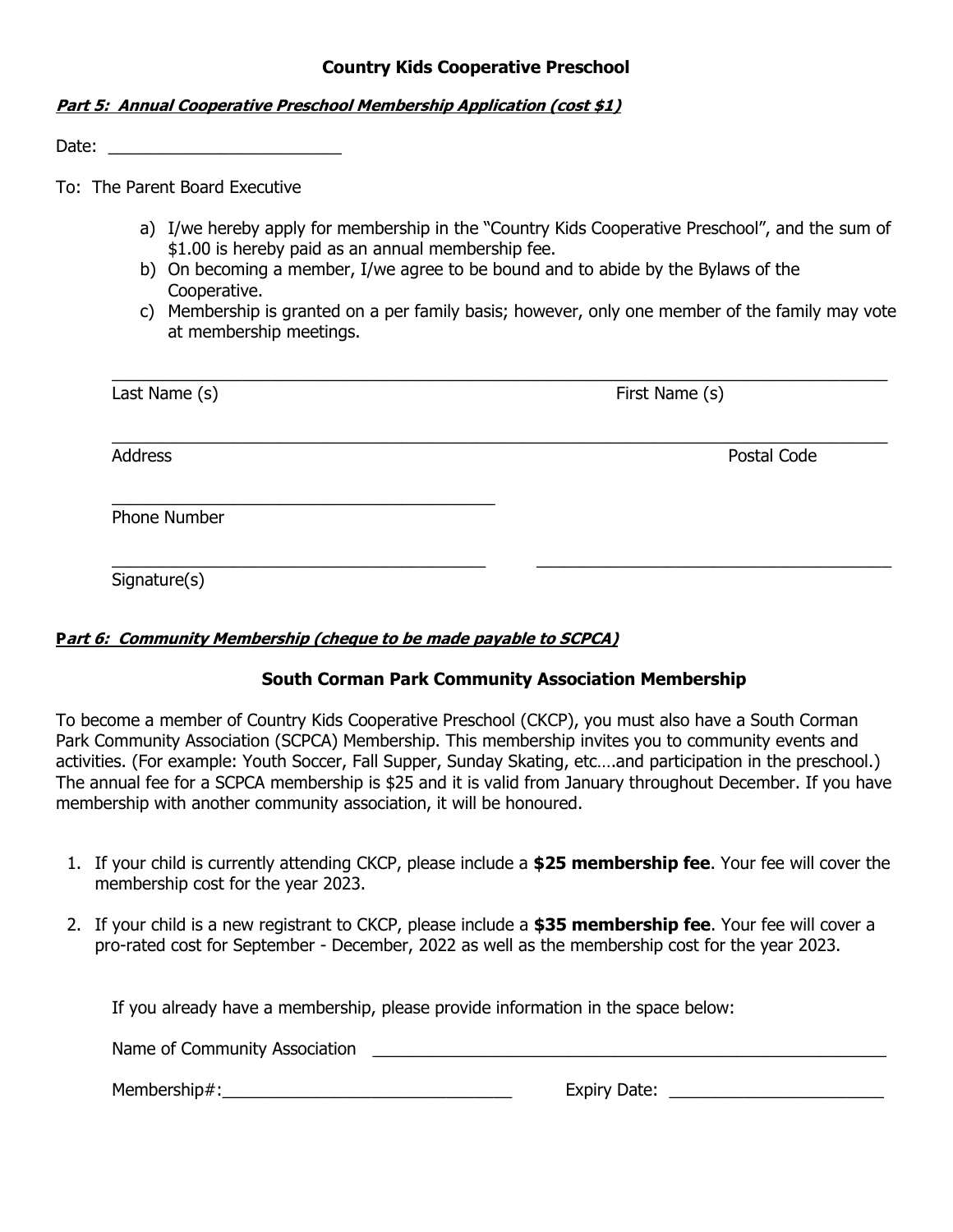# **Part 7: Schedule of payment**

**Etransfer deposit (\$101) is to be submitted at time of registration**. This is a **non-refundable** supplies fee and annual cooperative membership fee. When your registration form and e-transfer deposit are received, you will be notified whether your application has been accepted. All sessions are filled on a first come, first served basis. Once registered, you will receive a confirmation email or phone call.

We offer two methods of payment for tuition:

- 1. A combined Sept/May cheque + 7 posted-dated cheques.
- 2. One cheque or E-transfer to cover the full year's tuition.

\*Please provide a separate cheque to the SCPCA for community membership fees.

Please find the schedule of payment outlined in the chart below:

| Program                                                                                                  | $3-Day$                                                                         | <b>Cost</b> | $2-Day$                                                                         | Cost   |
|----------------------------------------------------------------------------------------------------------|---------------------------------------------------------------------------------|-------------|---------------------------------------------------------------------------------|--------|
| E transfer                                                                                               | \$100 non-refundable classroom                                                  |             | \$100 non-refundable classroom                                                  |        |
| (Registration<br>deposit)                                                                                | supplies fee $+$ \$1 annual cooperative<br>membership fee due with registration | \$101       | supplies fee $+$ \$1 annual cooperative<br>membership fee due with registration | \$101  |
| Cheque 2                                                                                                 | Sept & May Tuition $($152 + $152)$                                              | \$304       | Sept & May Tuition $($118 + $118)$                                              | \$236  |
| Cheque 2                                                                                                 | October 1                                                                       | \$152       | October 1                                                                       | \$118  |
| Cheque 3                                                                                                 | November 1                                                                      | \$152       | November 1                                                                      | \$118  |
| Cheque 4                                                                                                 | December 1                                                                      | \$152       | December 1                                                                      | \$118  |
| Cheque 5                                                                                                 | January 1                                                                       | \$152       | January 1                                                                       | \$118  |
| Cheque 6                                                                                                 | February 1                                                                      | \$152       | February 1                                                                      | \$118  |
| Cheque 7                                                                                                 | March 1                                                                         | \$152       | March 1                                                                         | \$118  |
| Cheque 8                                                                                                 | April 1                                                                         | \$152       | April 1                                                                         | \$118  |
| One Tuition<br>(Sept-May)                                                                                | date cheque for September 1                                                     | \$1368      | date cheque for September 1                                                     | \$1062 |
|                                                                                                          | Total (\$101 + Tuition)                                                         | \$1469      | Total $($101 + T$ uition)                                                       | \$1163 |
| Fundraiser "Buy Out" option (explained in section 13 of Handbook) \$200; date cheque for December 31     |                                                                                 |             |                                                                                 |        |
| Toy Cleaning Charge (explained in section 9 of Handbook) \$50; date cheque for May 1                     |                                                                                 |             |                                                                                 |        |
| Annual Community Membership Fee (\$25 or \$35) payable to the <b>SCPCA</b> ; date cheque for September 1 |                                                                                 |             |                                                                                 |        |

Please make cheques payable to **Country Kids Cooperative Preschool** (except community membership fee).Kindly ensure that your registration forms and **tuition**, **fundraiser buy out, toy cleaning charge and annual membership** cheques are ready to give to the registrar at the parent orientation day.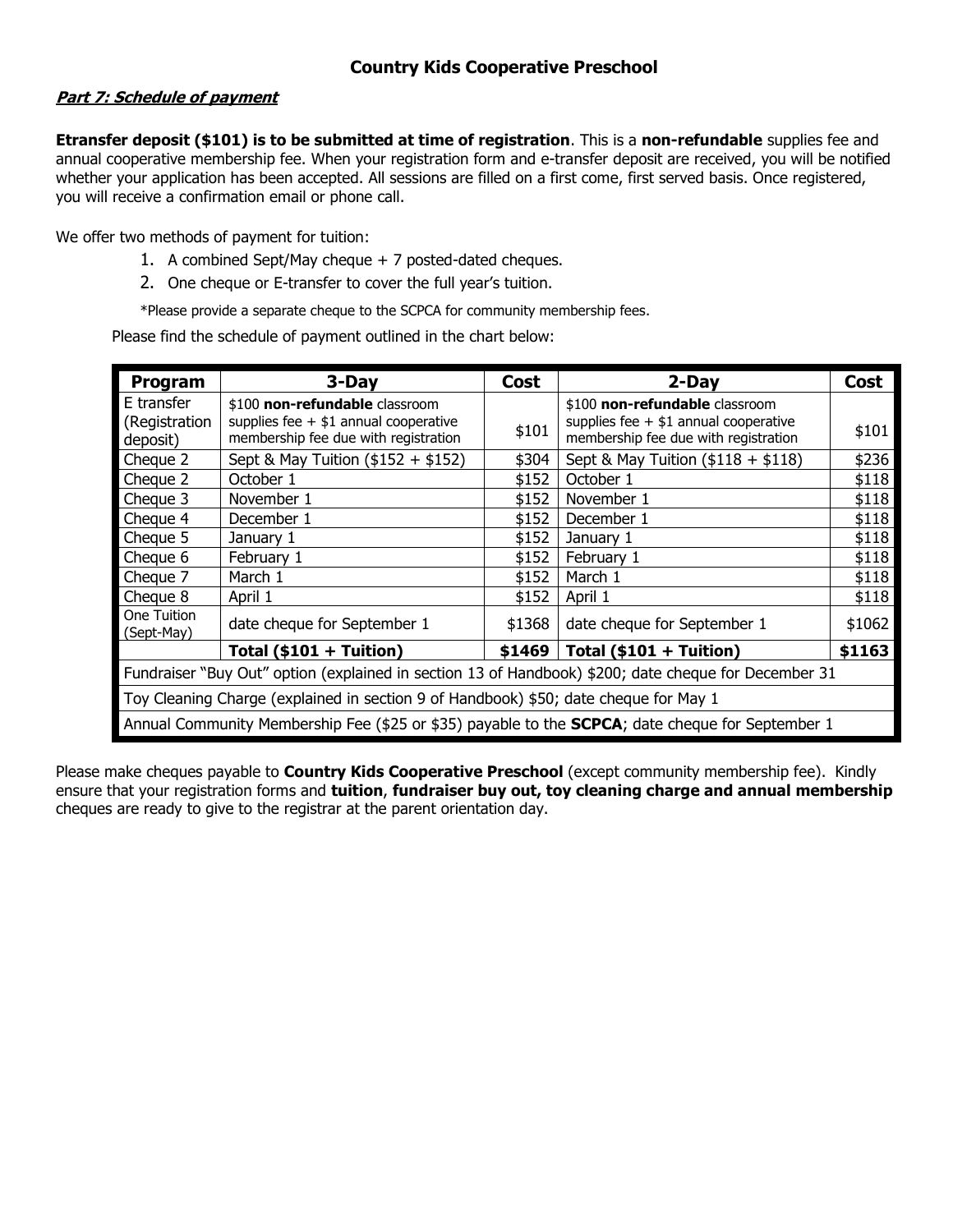# **Part 8 – Contact List**

The information that you provided on the registration form is confidential, so we request your consent in preparing a class list.

| Please choose one:<br>list to be distributed to all families.<br>I do not want to have my name included on the class list.                                                                                                     | I consent to the release of my name, my child's name, phone number, and email address for the purpose of preparing a class  |
|--------------------------------------------------------------------------------------------------------------------------------------------------------------------------------------------------------------------------------|-----------------------------------------------------------------------------------------------------------------------------|
| Signature: the contract of the contract of the contract of the contract of the contract of the contract of the contract of the contract of the contract of the contract of the contract of the contract of the contract of the |                                                                                                                             |
| <u> Part 9 – Photo Waiver</u><br>website/Facebook page.                                                                                                                                                                        | CKCP has a website/Facebook page. On occasion, we post photos of students. We request your consent in posting photos on our |
| Please choose one:                                                                                                                                                                                                             |                                                                                                                             |

| I consent to allowing photos of my child being posted on the website/Facebook page.        |  |  |  |
|--------------------------------------------------------------------------------------------|--|--|--|
| I do not consent to allowing photos of my child being posted on the website/Facebook page. |  |  |  |

Signature: \_\_\_\_\_\_\_\_\_\_\_\_\_\_\_\_\_\_\_\_\_\_\_\_\_\_\_\_\_\_\_\_\_\_\_\_\_\_\_\_\_\_\_\_\_\_\_\_\_ Date: \_\_\_\_\_\_\_\_\_\_\_\_\_\_\_\_\_\_\_\_\_\_\_\_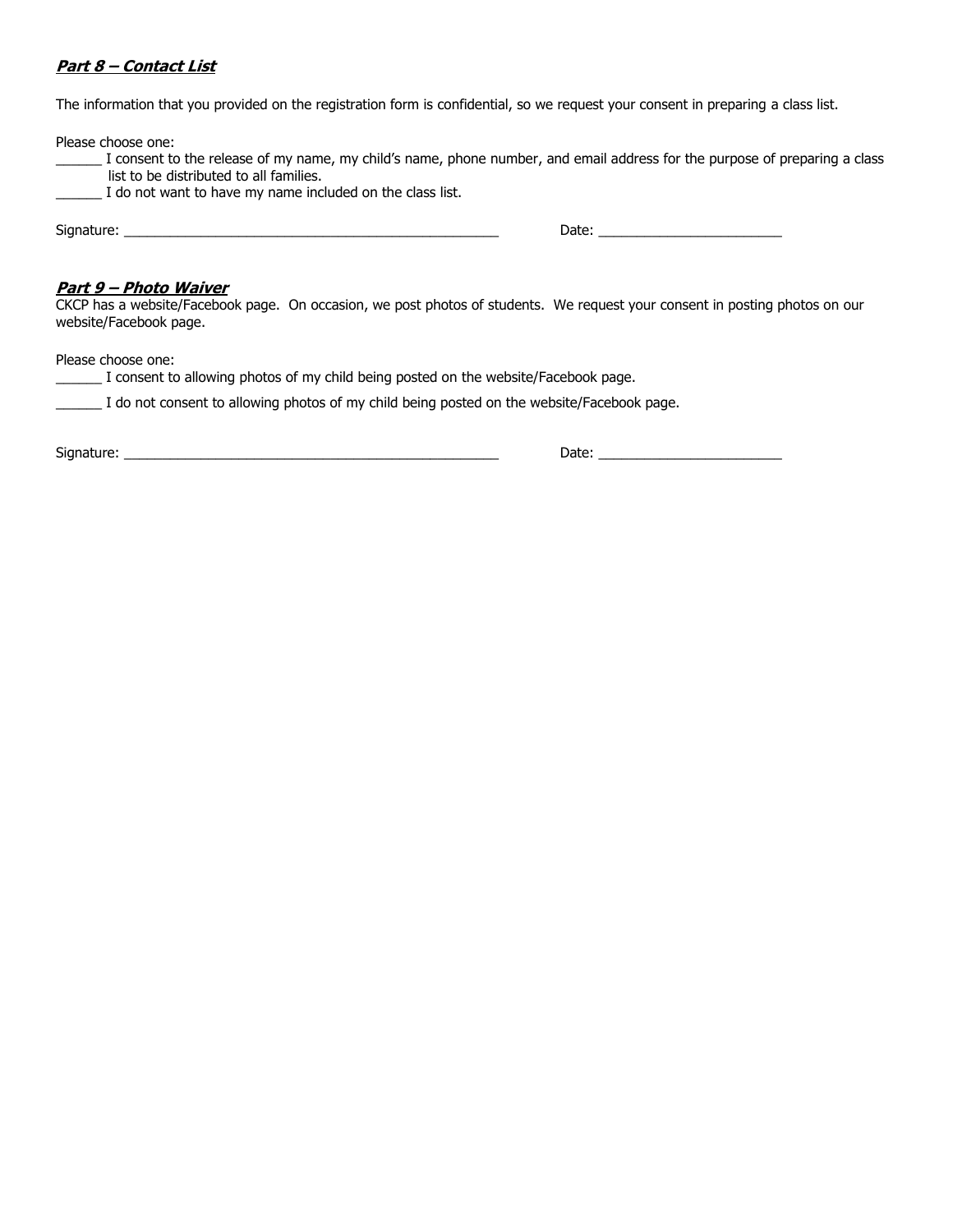# **Items to submit with Registration**

| Completed Registration Forms (Part 1-9)                                             |
|-------------------------------------------------------------------------------------|
| Tuition Cheques (explained in section 5 of Handbook)                                |
| Postdated Cheque for Fundraiser Buyout Option (explained in section 13 of Handbook) |
| Postdated Cheque for Toy Wash Fee (explained in section 9 of Handbook)              |
| Forms & Cheque for South Corman Park Community Association Membership               |
|                                                                                     |

# **Items to bring First Day of School**

| <b>Indoor Shoes</b>                                               |
|-------------------------------------------------------------------|
| <b>Backpack</b>                                                   |
| Lunch Kit w Snacks                                                |
| <b>Water Bottle</b>                                               |
| one change of clothing in a plastic bag (child's name on outside) |
|                                                                   |
|                                                                   |
|                                                                   |
|                                                                   |